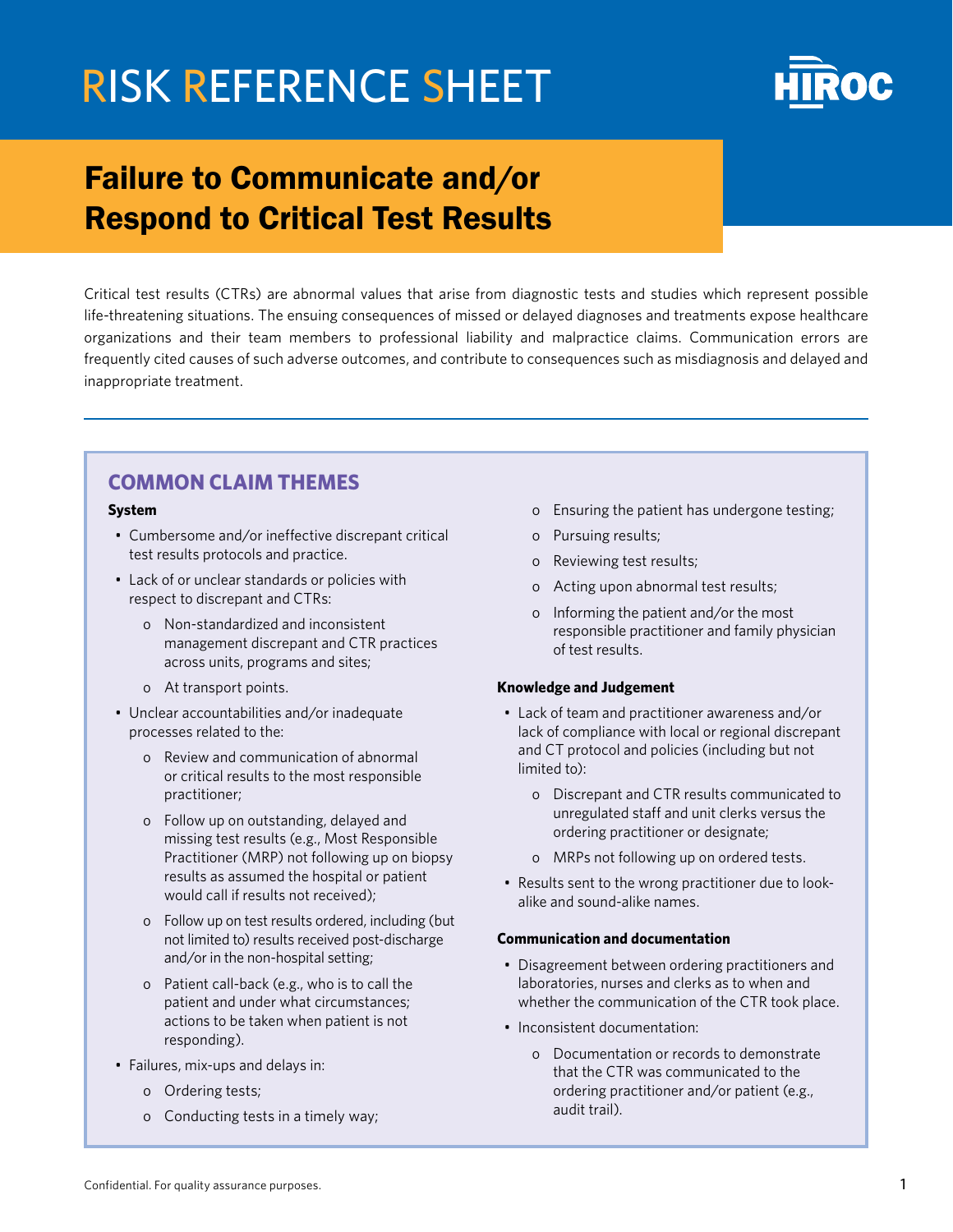

### Failure to Communicate and/or Respond to Critical Test Results



#### **Critical Tests and Values**

- Adopt a standardized evidence-based CTR and 'discrepant test' (i.e., discrepancies in test interpretations) protocol/process/algorithm that includes (but is not limited to):
	- o Clear definitions of key terms (e.g., what is deemed 'critical' versus 'significantly abnormal');
	- o A carefully defined, limited list of critical tests and values which require timely and reliable verbal communication directly to the ordering practitioner and/or their on call substitute;
	- o Who should receive the results;
	- o Who should receive the results when the ordering practitioner is not available;
	- o A standardized escalation process with clearly defined steps for CTR communication and time thresholds for next steps if the appropriate professional cannot be reached;
	- o Communication and management of CTR in ambulatory and community clinics, after patient discharge, after-hours, weekends and holidays;
	- o A chain of responsibility and explicit time frames for communication of CTRs for all patients in all care settings overseen by the healthcare organization;
	- o How the communication is to take place (e.g., laboratory and diagnostic imaging staff are to state the emergency nature or level of urgency of the call, provide the name of the patient and the test, and test results;
	- o The need to communicate CTR and discrepant test results verbally in addition to electronic notifications.
- Ensure the list of critical test results requiring reporting directly to the MRP include the following:
	- o Reports of malignant or possibly malignant tissue;
	- o Significant variance between frozen section and final reports;
	- o Amended reports based on special stains or testing;
	- o New or substantively changed diagnoses by an outside consultant;
	- o Recommendations for follow-up or repeat tests such as when test results do not correlate with the clinical presentation.

#### **Reliable Communication Processes**

- Adopt best practice to support and enhance the effectiveness and reliability of the CTR protocol/ process, including (but not limited to):
	- o Establishing rules such as ensuring CTRs are not left on voice mail or with unregulated care providers or unit clerks;
	- o Implementation of patient call back notification processes requires direct or personal contact with the patient (or substitute decision maker where indicated);
	- o Handoff communications include a review of critical and pending test results;
	- o Implementation of pre-discharge processes include a review and a formal plan for the follow-up and management of pending and outstanding test results.

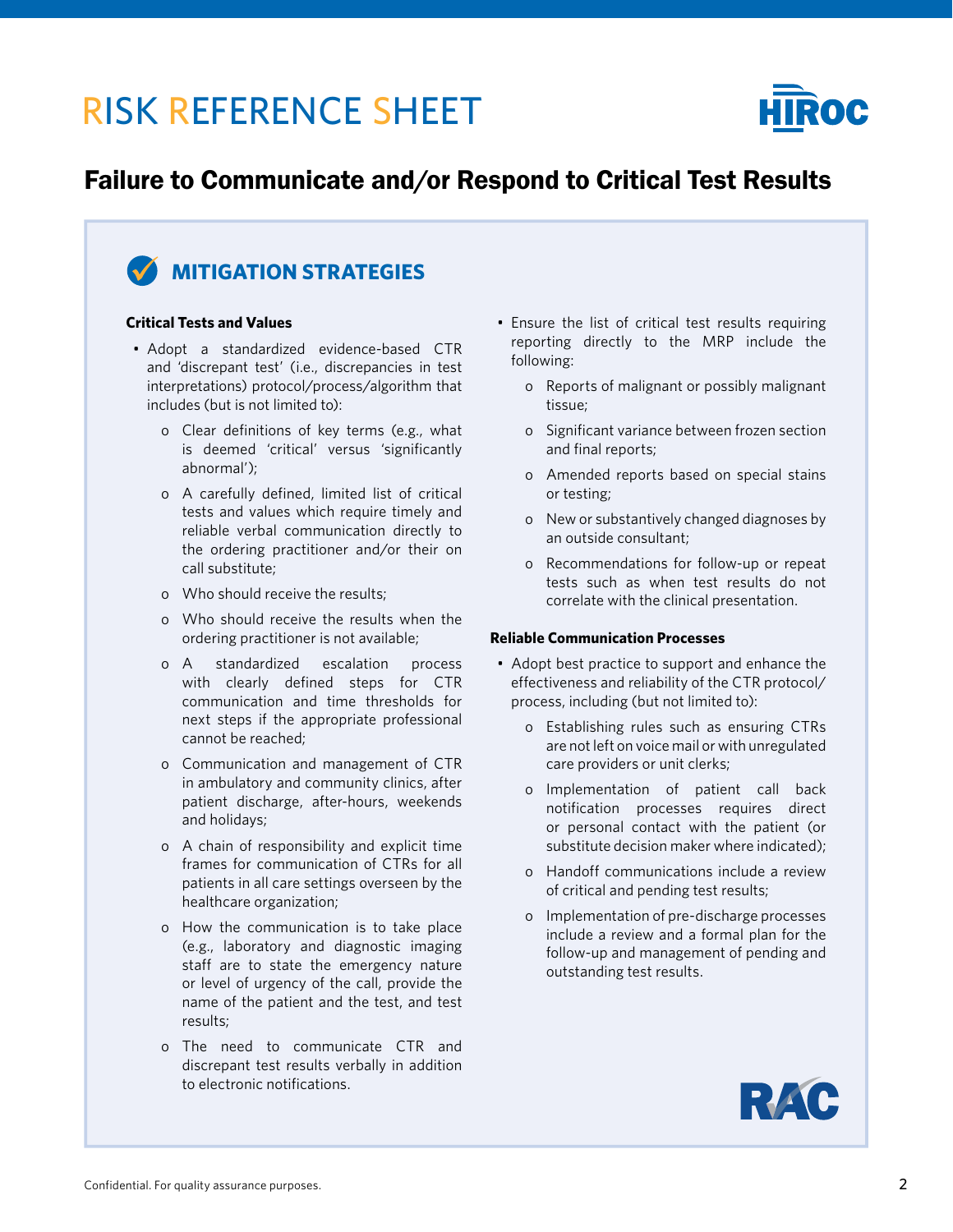

### Failure to Communicate and/or Respond to Critical Test Results

- Implement strategies to reinforce documentation of CTR and discrepant test result delivery and receipt including (but not limited to):
	- o Upon delivery and receipt of CTRs;
	- o When communicating with the ordering practitioner or designate.
- Implement strategies to ensure the internal, external and regional laboratory, diagnostic imaging, cardiology and radiology programs:
	- o Have access to up-to-date most responsible practitioner contact information;
	- o Are oriented to the organization's and/or program's CTR and discrepant test result protocol and process.
- Incorporate the local organization's and/ or program's CTR and discrepant test result expectations into contracts and agreements with external or third party laboratory, diagnostic imaging, cardiology and radiology service providers.

*Strategies for nurse practitioners, midwives, and physicians:*

- Be familiar with the organization's CTR protocols and processes.
- Adopt formal follow-up practices for ordered tests that ensure outstanding and abnormal test results are received in a timely manner and acted upon as necessary, including pending test results post discharge or transfer to another practitioner, program or facility.

#### **Patient and Family-Centred Care**

• Implement strategies to engage patient and families as partners in the communication of the CTRs process.

#### **Education**

• Implement formal multifaceted strategies to support and enhance the ongoing timely and consistent management and communication of CTR and discrepant test results by programs and practitioners (e.g., interdisciplinary workshops, in-situ simulations, sharing of learnings and trends from periodic chart audits and extracts, analysis of reported incidents, and medical-legal matters).

#### **Monitoring and Measuring**

- Implement formal strategies to monitor and measure the effectiveness and efficiency of, and interdisciplinary adherence to CTR and discrepant test result protocol and process, including (but not limited to):
	- o Adoption of formal process, outcome and balancing indicators surrounding CTR and discrepant test results (e.g., percent of CTRs meeting time targets; percentage of CTR with documented communication to and from the ordering practitioner);
	- o Review of learnings from CTR and discrepant test result near miss and harm incidents (e.g., chart audits, trigger tools, incident reports, team debriefs, critical incident and quality of care and quality improvement committee reviews, medical legal claims).